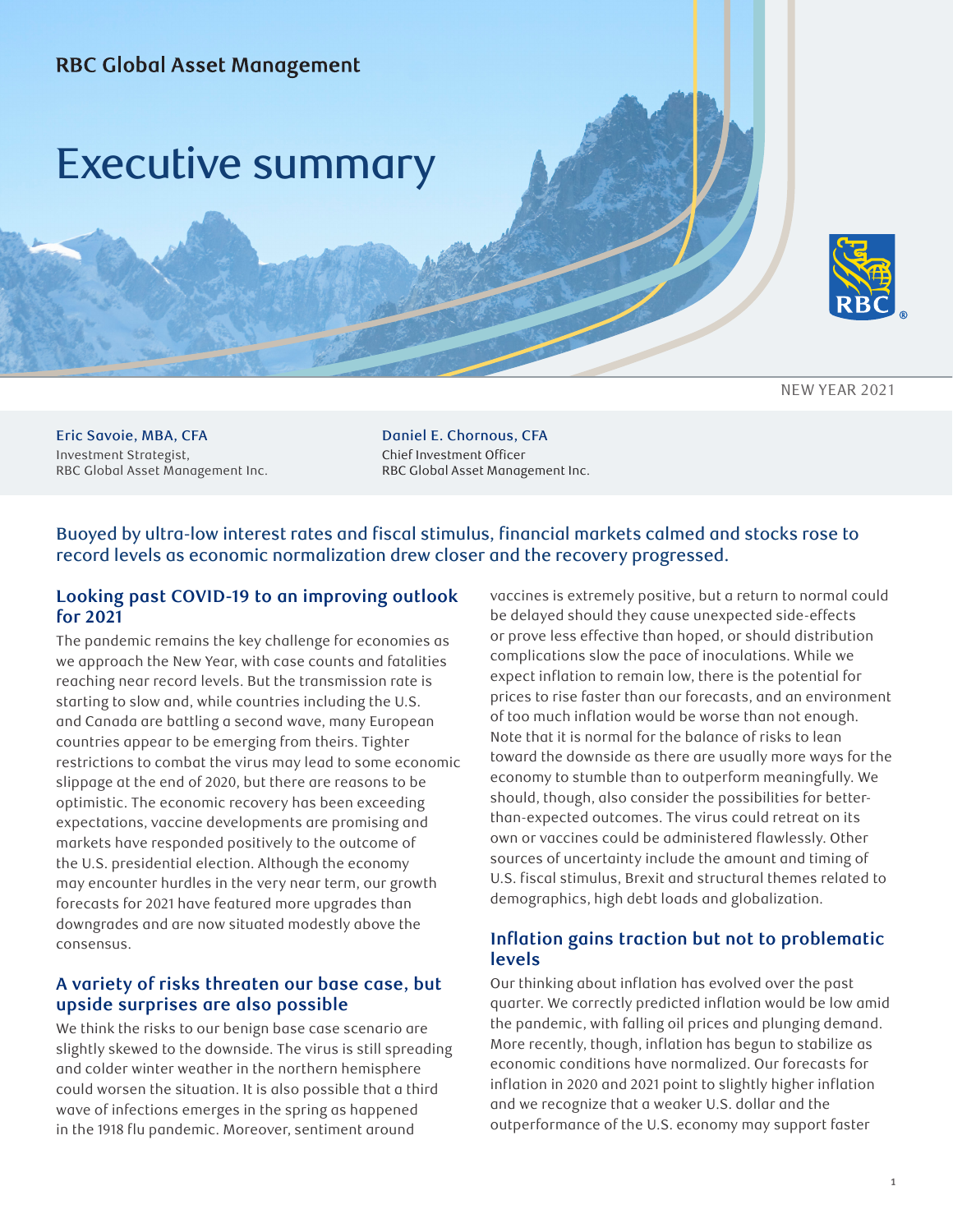price increases in the U.S. versus elsewhere. Over the longer term, potential upside risks to inflation exist. Massive monetary stimulus, higher inflation targeting by the U.S. Federal Reserve (Fed), elevated government-debt loads and a push to support sales of American-made products are all elements that could push inflation higher than we would have thought before the pandemic. That said, we don't think inflation will rise to problematic levels as a number of structural forces such as demographics will continue to weigh on inflation pressures. All in all, any faster inflation that we do encounter is likely to be simply a return to more normal readings after decades of subdued price increases.

## **U.S. dollar weakness ahead**

We expect a sustained U.S.-dollar decline in 2021 as structural headwinds take precedence over short-term factors that have slowed the decline of the greenback over the past year. U.S. twin deficits and the Fed's intention to boost inflation, coupled with economic and political improvements and extraordinarily easy financial conditions, should cement the U.S.-dollar downtrend. Emerging-market currencies are likely to finally shine next year, and the euro, yen and loonie should outperform the British pound.

#### **Bond yields hover around historic lows, scope for increase is limited**

Central bankers have expressed a commitment to keeping short-term interest rates extremely low to stimulate economies and financial markets even as the recovery gains traction. Longer-term bond yields have a bit more room to rise, but the scope for increases is limited by secular pressures such as aging demographics, slowing population growth and an increased desire for saving versus spending. All of these factors have contributed to declines in real interest rates (i.e. the after-inflation interest rate) and these trends are unlikely to change anytime soon. We have evolved our modelling to incorporate these elements into our real-interest-rate projections. As a result, we now look for a more gradual and ultimately smaller rise in real rates of interest. Our new modelling suggests that sovereign bond yields everywhere will drift just slightly higher over the next year, acting as a modest headwind to total returns for bondholders.

## **Global equities soar to new highs and vaccines trigger style rotation**

Stocks surged from their March lows due to a combination of massive stimulus, a gradual reopening of economies and, more recently, the promise of imminent vaccines. The

latest rally pushed the S&P 500 Index to a new record and many other markets are also showing gains this year. We recognize that optimism is elevated and, while stocks may be expensive by some measures, investors are paying up for a recovery in earnings that is just beginning. In fact, outside of U.S. large-cap stocks, markets remain attractively positioned with many below the mid-point of our fair value bands. The equity-market rally has broadened from a handful of U.S. mega-cap technology stocks to a much larger base of companies, industries and regions that are more economically sensitive, including value, small- and mid-cap stocks, as well as segments that were hardest hit by COVID-19 such as airlines, hotels, casinos and energy.

#### **Asset mix – boosting equity overweight, sourced from fixed income**

With the economy entering a period of normalization supported by low interest rates and ample fiscal stimulus, stocks continue to offer superior return potential versus fixed income. Our forecasts look for mid-single to potentially low-double digit returns from stocks over the year ahead versus low single-digit or potentially negative returns from sovereign bonds. Moreover, extremely low bond yields mean that fixed-income markets may not provide as much protection against stock declines as they have in recent decades. In our opinion, traditional views on optimal asset mix should be reconsidered to reflect the impact of structural change in the global economy on returns, correlations and risk mitigation within the universe of investment options. For many, one option may be to invest over longer time horizons and add more equities to portfolios.

Supporting our positive view on stocks is long-term price momentum, which suggests equities could be in a long lasting bull market. We continue to position our portfolios with an overweight in stocks and underweight in fixed income. This quarter, we were further encouraged by the style rotation into value from growth, the increasing breadth in small- and mid-cap stocks, international equity outperformance, the steepening yield curve and the weakening U.S. dollar, all of which are frequently in evidence in the early stages of bull markets. As a result, we added 2.5 percentage points to our equity allocation during the quarter, sourced from fixed income. For a balanced, global investor, we currently recommend an asset mix of 64.5 percent equities (strategic neutral position: 60 percent) and 34.5 percent fixed income (strategic neutral position: 38 percent), with the balance in cash.